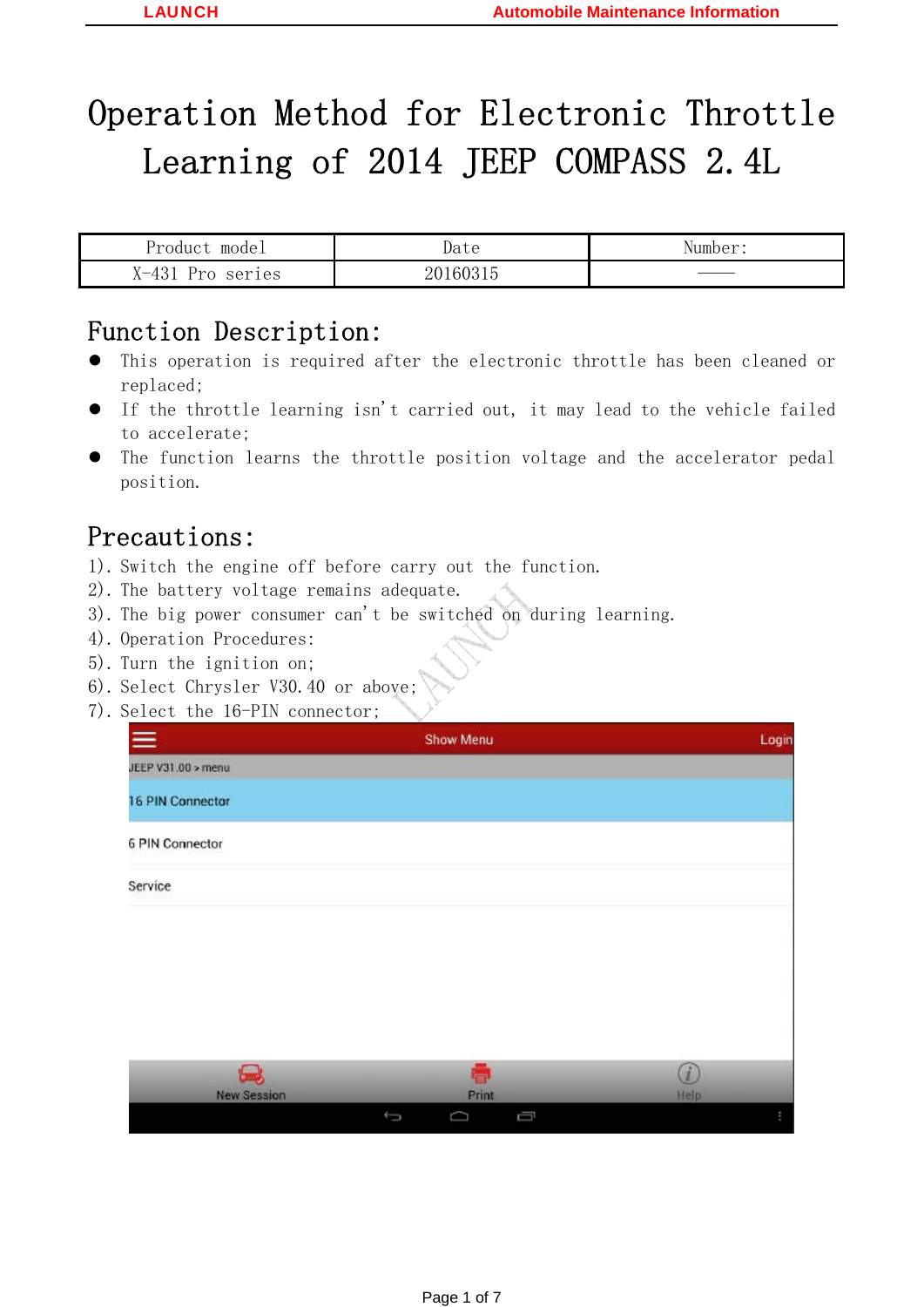## 8).Select Manual Select;

| $\equiv$                       | Show Menu             | Login       |
|--------------------------------|-----------------------|-------------|
| JEEP V31.00 > 16 PIN Connector |                       |             |
| Automatically Search           |                       |             |
| Manually Select                |                       |             |
| <b>Help Information</b>        |                       |             |
|                                |                       |             |
|                                |                       |             |
|                                |                       |             |
|                                |                       |             |
| پيخ<br><b>New Session</b>      | ē<br>Print            | (i)<br>Help |
|                                | Ū<br>$\bigoplus$<br>◠ |             |

## 9).Select Jeep;

| $\equiv$                                         | Show Menu | Login |
|--------------------------------------------------|-----------|-------|
| JEEP V31.00 > 16 PIN Connector > Manually Select |           |       |
| Chrysler                                         |           |       |
| Dodge                                            |           |       |
| Jeep                                             |           |       |

| <b>The Contract of the Contract of the Contract of the Contract of the Contract of the Contract of the Contract of the Contract of the Contract of the Contract of the Contract of the Contract of the Contract of the Contract </b><br>-<br><b>New Session</b> |   | Print  |   | i<br>Help |
|-----------------------------------------------------------------------------------------------------------------------------------------------------------------------------------------------------------------------------------------------------------------|---|--------|---|-----------|
|                                                                                                                                                                                                                                                                 | ▰ | $\sim$ | Ō |           |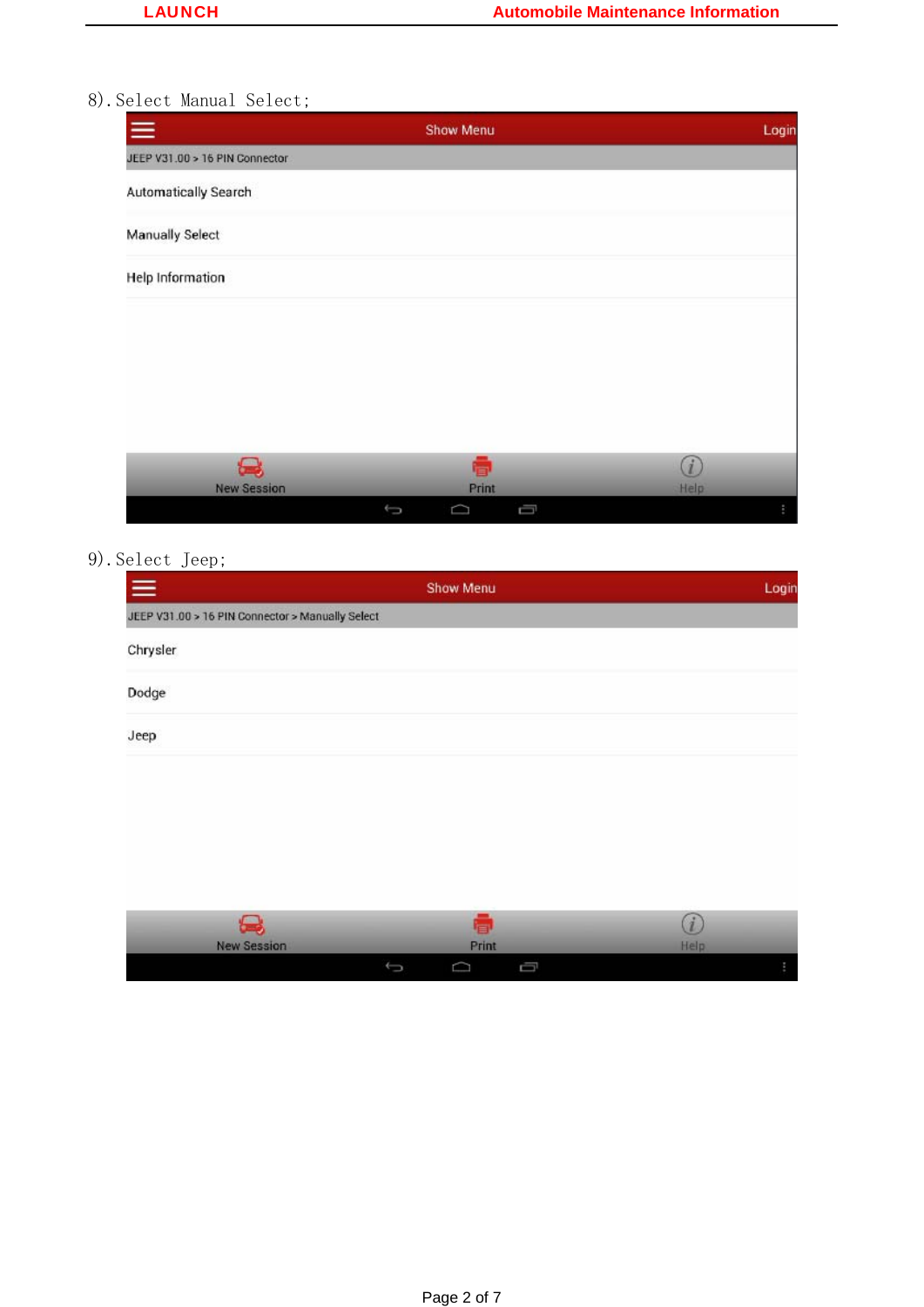10).Select 2011(VIN 10th) (Actual measured vehicle model: 2014 model; user of Baoding Hebei);

| $\equiv$                                                | Show Menu | Login          |
|---------------------------------------------------------|-----------|----------------|
| JEEP V31.00 > 16 PIN Connector > Manually Select > Jeep |           |                |
| 2016 (VIN 10th)                                         |           |                |
| 2015 (VIN 10th)                                         |           |                |
| 2014 (VIN 10th)                                         |           |                |
| 2013 (VIN 10th)                                         |           |                |
| 2012 (VIN 10th)                                         |           |                |
| 2011 (VIN 10th)                                         |           |                |
| 2010 (VIN 10th)                                         |           |                |
|                                                         | ē         | $\overline{1}$ |
| <b>New Session</b>                                      | Print     | <b>Help</b>    |
| Ĵ                                                       | Ū<br>◠    |                |

#### 11).Select Compass;

| Select Compass;                                                           |                  |       |
|---------------------------------------------------------------------------|------------------|-------|
| $\equiv$                                                                  | <b>Show Menu</b> | Login |
| JEEP V31.00 > 16 PIN Connector > Manually Select > Jeep > 2011 (VIN 10th) |                  |       |
| Compass/Patriot                                                           |                  |       |
| <b>Grand Cherokee</b>                                                     |                  |       |
| Liberty                                                                   |                  |       |
| Wrangler                                                                  |                  |       |
| Wrangler (Export)                                                         |                  |       |
|                                                                           |                  |       |
|                                                                           |                  |       |

| <b>New Session</b> | Print |  | ×<br>Help |  |
|--------------------|-------|--|-----------|--|
|                    |       |  |           |  |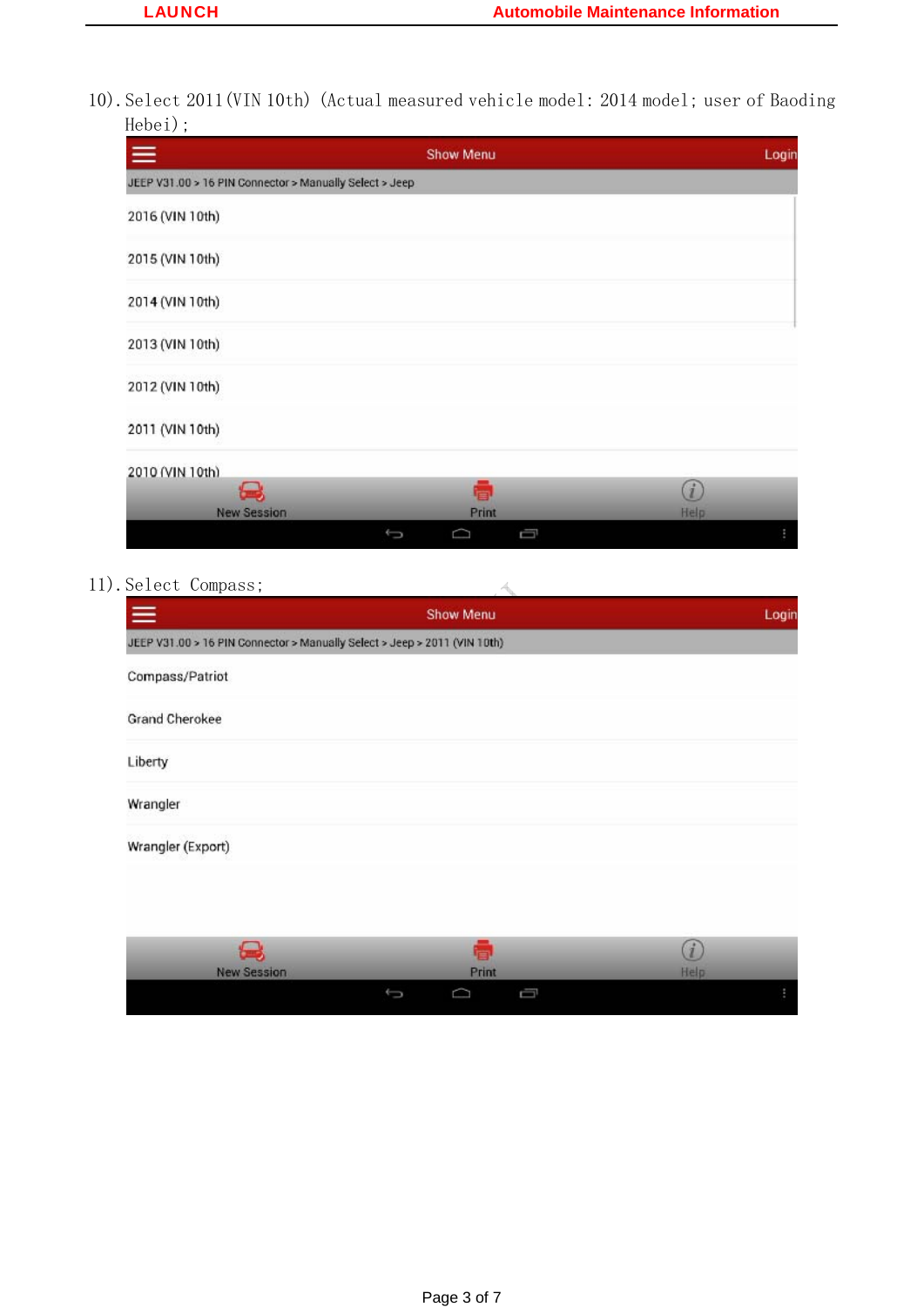# 12). Select PCM (Powertrain Control Module);

| $\equiv$                                                                                    | Show Menu | Login        |
|---------------------------------------------------------------------------------------------|-----------|--------------|
| JEEP V31.00 > 16 PIN Connector > Manually Select > Jeep > 2011 (VIN 10th) > Compass/Patriot |           |              |
| PCM (Powertrain Control Module)                                                             |           |              |
| TCM (Transmission Control Module)                                                           |           |              |
| ABS (Anti-lock Braking System)                                                              |           |              |
| SRS (Supplemental Inflatable Restraint System/ORC)                                          |           |              |
| BCM (Body Control Module/TIPMCGW/FCMCGW)                                                    |           |              |
| CCN (Cabin Compartment Node/Instrument Cluster)                                             |           |              |
| WCM (Wireless Control Module)                                                               |           |              |
|                                                                                             | ē         | $\mathbf{I}$ |
| <b>New Session</b>                                                                          | Print     | Help         |
|                                                                                             | Ū<br>⊖    |              |

#### 13).Select Special Function;

| $\equiv$                | Show Menu                                                                                                                     | Login |
|-------------------------|-------------------------------------------------------------------------------------------------------------------------------|-------|
|                         | JEEP V31.00 > 16 PIN Connector > Manually Select > Jeep > 2011 (VIN 10th) > Compass/Patriot > PCM (Powertrain Control Module) |       |
| Read Data Stream        |                                                                                                                               |       |
| <b>Actuation Test</b>   |                                                                                                                               |       |
| Read Config             |                                                                                                                               |       |
| <b>Special Function</b> |                                                                                                                               |       |
| System Test             |                                                                                                                               |       |
| <b>OBDII Moniters</b>   |                                                                                                                               |       |
| OBD Function            |                                                                                                                               |       |
| $\bullet$ and $\bullet$ | ē                                                                                                                             | ž     |
| <b>New Session</b>      | Print                                                                                                                         | Help  |
|                         | Ū<br>Û<br>≏                                                                                                                   |       |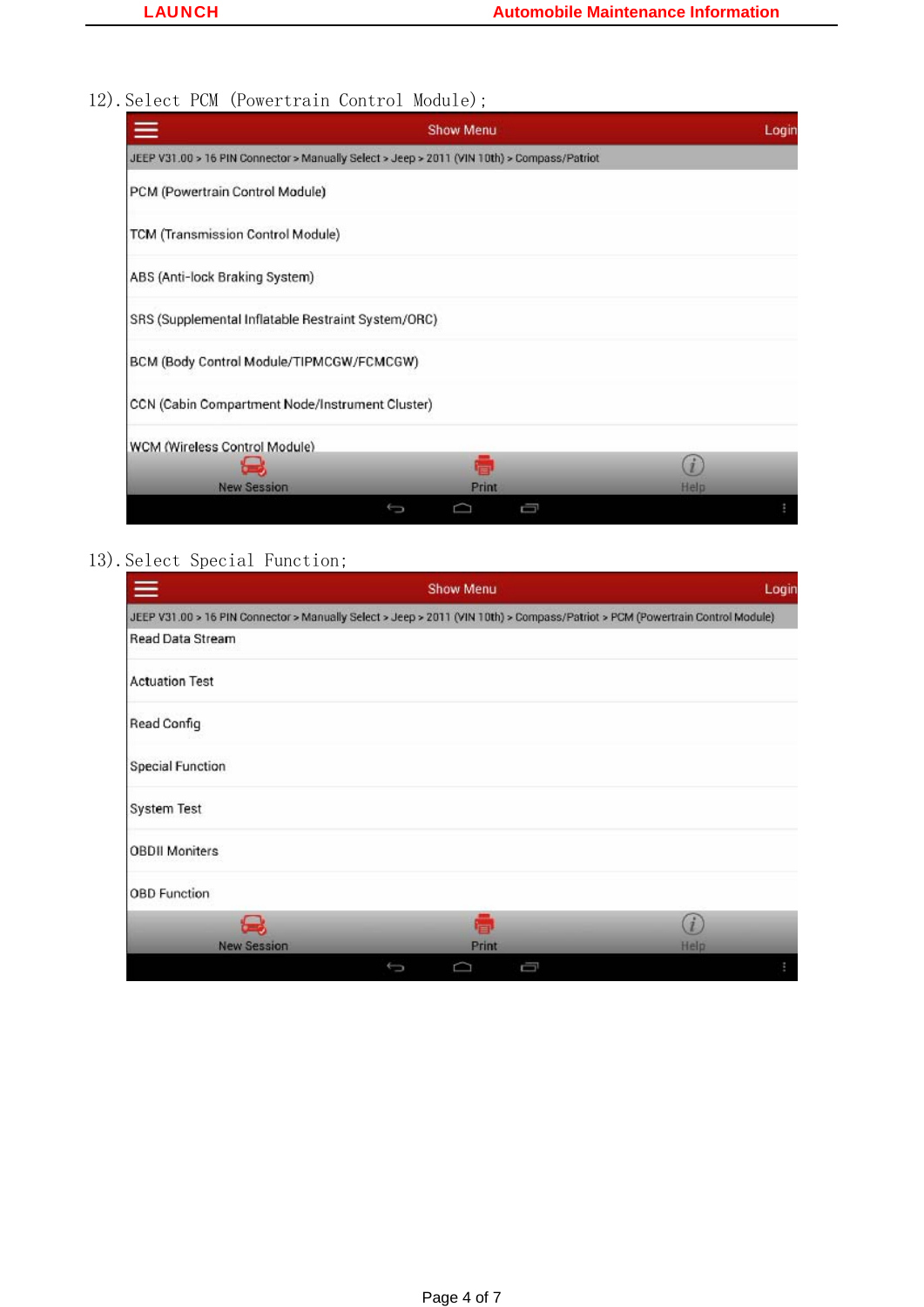## 14). Select the Electronic Throttle Learning function;

| JEEP V31.00 > 16 PIN Connector > Manually Select > Jeep > 2011 (VIN 10th) > Compass/Patriot > PCM (Powertrain Control Module)<br>$\boldsymbol{i}$ | $\equiv$            | Show Menu |  | Login |
|---------------------------------------------------------------------------------------------------------------------------------------------------|---------------------|-----------|--|-------|
|                                                                                                                                                   |                     |           |  |       |
|                                                                                                                                                   | Check PCM VIN       |           |  |       |
|                                                                                                                                                   | Check PCM Odometer  |           |  |       |
|                                                                                                                                                   | CAM Crank Relearn   |           |  |       |
|                                                                                                                                                   | <b>Reset Memory</b> |           |  |       |
|                                                                                                                                                   | Learn ETC           |           |  |       |
|                                                                                                                                                   |                     |           |  |       |
|                                                                                                                                                   |                     | ē         |  |       |
| <b>New Session</b><br>Print<br>Help                                                                                                               |                     |           |  |       |

15).Select "Learn ETC (Electronic Throttle Control)";

|                           | Show Menu                                                                                                                     | Login     |
|---------------------------|-------------------------------------------------------------------------------------------------------------------------------|-----------|
|                           | JEEP V31.00 > 16 PIN Connector > Manually Select > Jeep > 2011 (VIN 10th) > Compass/Patriot > PCM (Powertrain Control Module) |           |
| <b>Check PCM VIN</b>      |                                                                                                                               |           |
| <b>Check PCM Odometer</b> |                                                                                                                               |           |
| <b>CAM Crank Relearn</b>  | <b>Learn ETC</b><br>This Feature Will Learn TP Voltages and AP Position.                                                      |           |
| <b>Reset Memory</b>       |                                                                                                                               |           |
| Learn ETC                 | OK<br>Cancel                                                                                                                  |           |
|                           |                                                                                                                               |           |
|                           |                                                                                                                               |           |
| <b>COL</b>                | lta<br>Print                                                                                                                  | O<br>Help |
| New Session               | ſ<br>Û<br>≏                                                                                                                   |           |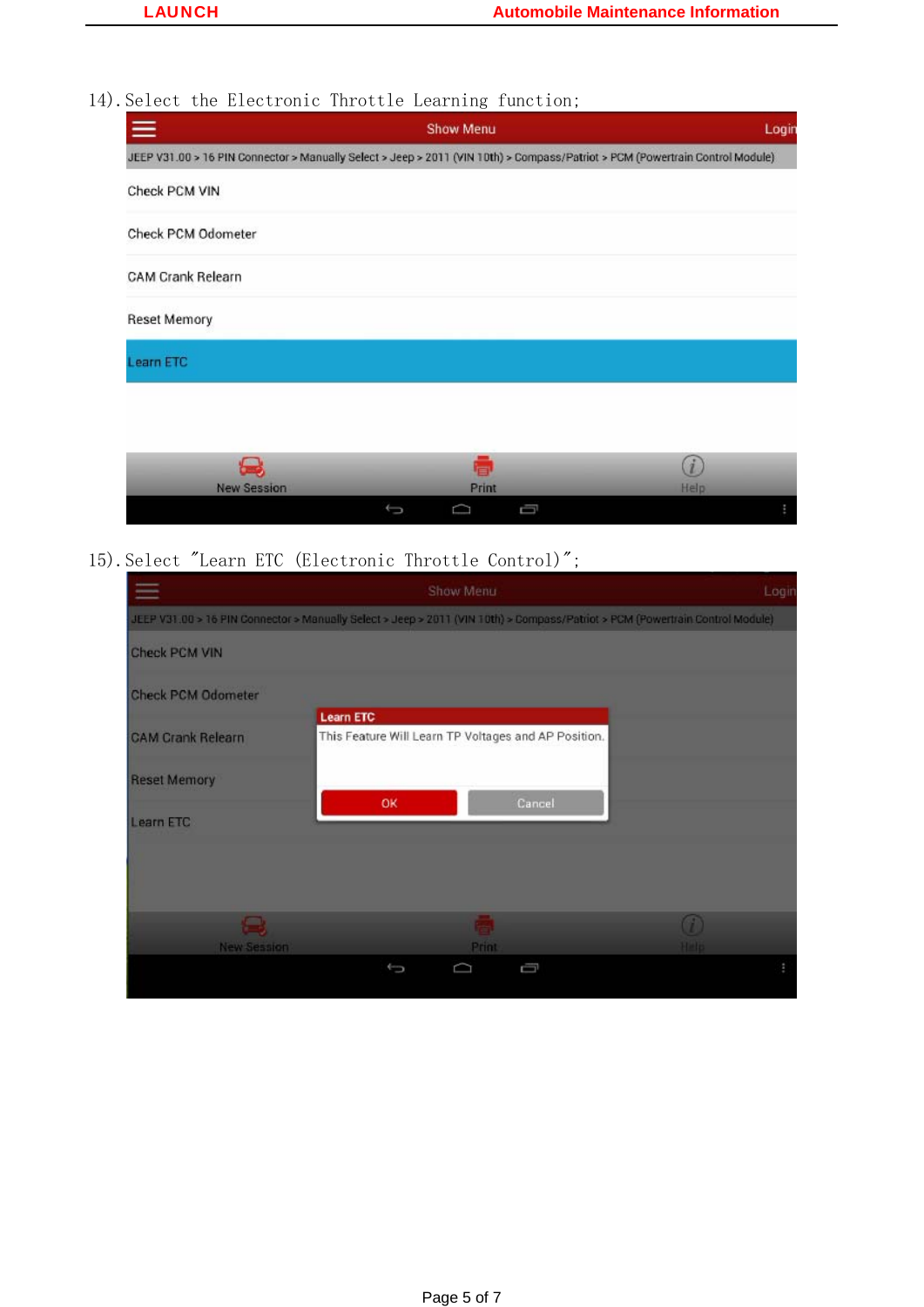16).It indicates "Press the throttle to the floor and hold", and operate as indicated;



17).After the procedure runs a few seconds, it indicates "Release the accelerator pedal, then press Confirm";  $\mathcal{A}_{\mathbf{q}}$ 

|                           | Show Menu                                                                                                                     | Login |
|---------------------------|-------------------------------------------------------------------------------------------------------------------------------|-------|
|                           | JEEP V31 00 > 16 PIN Connector > Manually Select > Jeep > 2011 (VIN 10th) > Compass/Patriot > PCM (Powertrain Control Module) |       |
| <b>Check PCM VIN</b>      |                                                                                                                               |       |
| <b>Check PCM Odometer</b> | <b>Learn ETC</b>                                                                                                              |       |
| <b>CAM Crank Relearn</b>  | Release accelerator pedal and press OK.                                                                                       |       |
| <b>Reset Memory</b>       |                                                                                                                               |       |
| <b>Learn ETC</b>          | <b>OK</b>                                                                                                                     |       |
|                           |                                                                                                                               |       |
|                           |                                                                                                                               |       |
| بكا                       | $\left( f\right)$                                                                                                             |       |
| <b>New Session</b>        | <b>Help</b><br><b>Print</b>                                                                                                   |       |
|                           | Ū<br>⊖<br>▭                                                                                                                   |       |